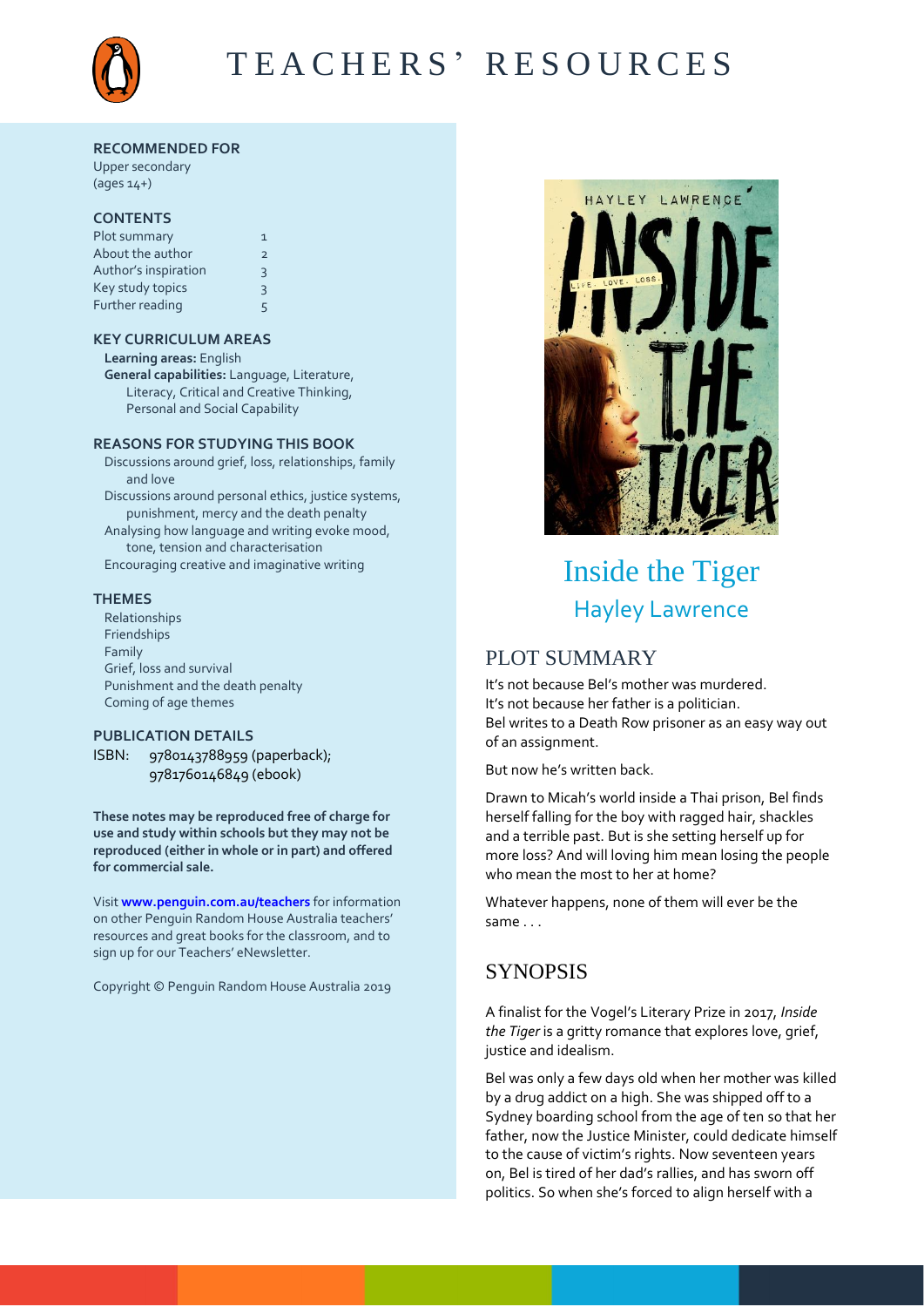cause for a school assignment, Bel opts for an easy way out. She writes to a Death Row prisoner who she thinks will never write back. But when nineteen-year-old drug smuggler Micah responds, Bel finds herself drawn into the horror of his daily life. And as the letters continue, she begins to develop feelings for him.

During term break, Bel discovers that her friend Eli, who lives next door to her dad, has been on exchange to Thailand and plans to return. When he suggests going together, she decides it's the perfect opportunity to meet Micah, only she doesn't tell Eli about her plan to visit the prison.

After a miserable Christmas with her father, Bel talks him into letting her go to Thailand. On arrival, she breaks the news to Eli that she wants to visit Micah. Eli feels used, but agrees to support her and they visit the prison together. When Bel turns up with Eli, Micah is jealous and Bel's romantic notions about Micah are rocked.

As Bel and Eli leave Bangkok to travel north, Bel is confused about the two different versions of Micah. Then one night at a full moon festival, Eli confesses his love for her and they share a kiss, along with a bed, until Bel tells him she doesn't want to ruin their friendship. Eli says when the time is right, he wants them to be each other's first sexual experience.

Bel decides to give Micah one last chance to prove who he really is, so she tells Eli she wants to visit him again. Eli is hurt, but hopes it will be the last time. When Bel visits Micah the second time, he apologises for his behaviour, and says Bel means the world to him. Bel tells Eli she's giving Micah another chance, and Eli says she needs to choose between them, but it's a choice Bel can't make. Eli refuses to talk to her and they travel back to Sydney in silence.

On her arrival home, Bel is woken from political apathy and decides she needs to do more for Micah. Although her relationship with Eli is strained, he eventually agrees to help her stage a protest against the death penalty. When her protest goes viral however, Bel's dad says she has not only pitted herself against his political ideals, but is disrespecting the memory of her mother by befriending a drug mule.

Bel goes ahead with the protest regardless. It receives international coverage, and when Micah's mother shows up, Bel realises how distraught his family are, since he's cut them off in an effort to protect them. After the protest, Bel's father helps her clean up. He apologises for being so absent and respects her decision to support prisoners, even though he doesn't agree with it.

The success of Bel's protest soon turns, as the Thai justice system retaliates with executions of foreign prisoners. A distraught Micah writes to Bel to tell her

that his friend has just been executed. He writes that what they have isn't real, it never was, and it has to end. Despite her apologies and letters, months pass with no contact from Micah. Bel has been cut off.

The media are relentless in the wake of the execution and Bel's father is called to front a press conference to defend her. Haunted by her own actions, Bel spends a night on the beach where she finally grieves for the mother she never got to know, and for Micah who she loved. Her dad's house is the only sanctuary she has left. And it now feels more like home. Bel also realises that what Micah needed all along was his own mum. She sends his mother airline tickets so that she can visit Micah, then lets Micah go.

Bel goes to Eli's house to tell him he's more than just the guy who picks up her pieces when things go wrong. They profess their love for each other and sleep together.

Micah finally writes to Bel, thanking her for the visit from his mum. He says the climate in prison has changed after her protest. He's hopeful of getting his sentence reduced to Life and returning to Australia to serve it.

On the day of Bel's final exams however, her father tells her the devastating news that Micah was denied the King's pardon and has been executed overnight. He comforts her through her grief, telling Bel never to stop being an idealist just because she has been burnt. At home, Eli is waiting, and she collapses into his arms.

By the first day of uni, Bel has reconciled the deaths of two people she loved on opposite sides of the law. She has also decided to study politics. Life is a gift, and while ever it belongs to her, she's determined to make beautiful things with it.

## ABOUT THE AUTHOR

Hayley Lawrence worked as a lawyer in Sydney before trading city life for the coast when she married a pilot. Hayley now lives on the Mid-North Coast of NSW with her husband and five vivacious daughters who continue to bring joy and utter mayhem to her life. Despite leaving legal work, Hayley could not leave behind the stories of the people she encountered as a lawyer. They are stories that raise questions about the nature of humanity, and it's these questions that haunt her novels.

Hayley's debut novel, *Inside the Tiger*, was a finalist for the Australian's Vogel Literary Prize and won two fellowships at Varuna, the Writers' House.

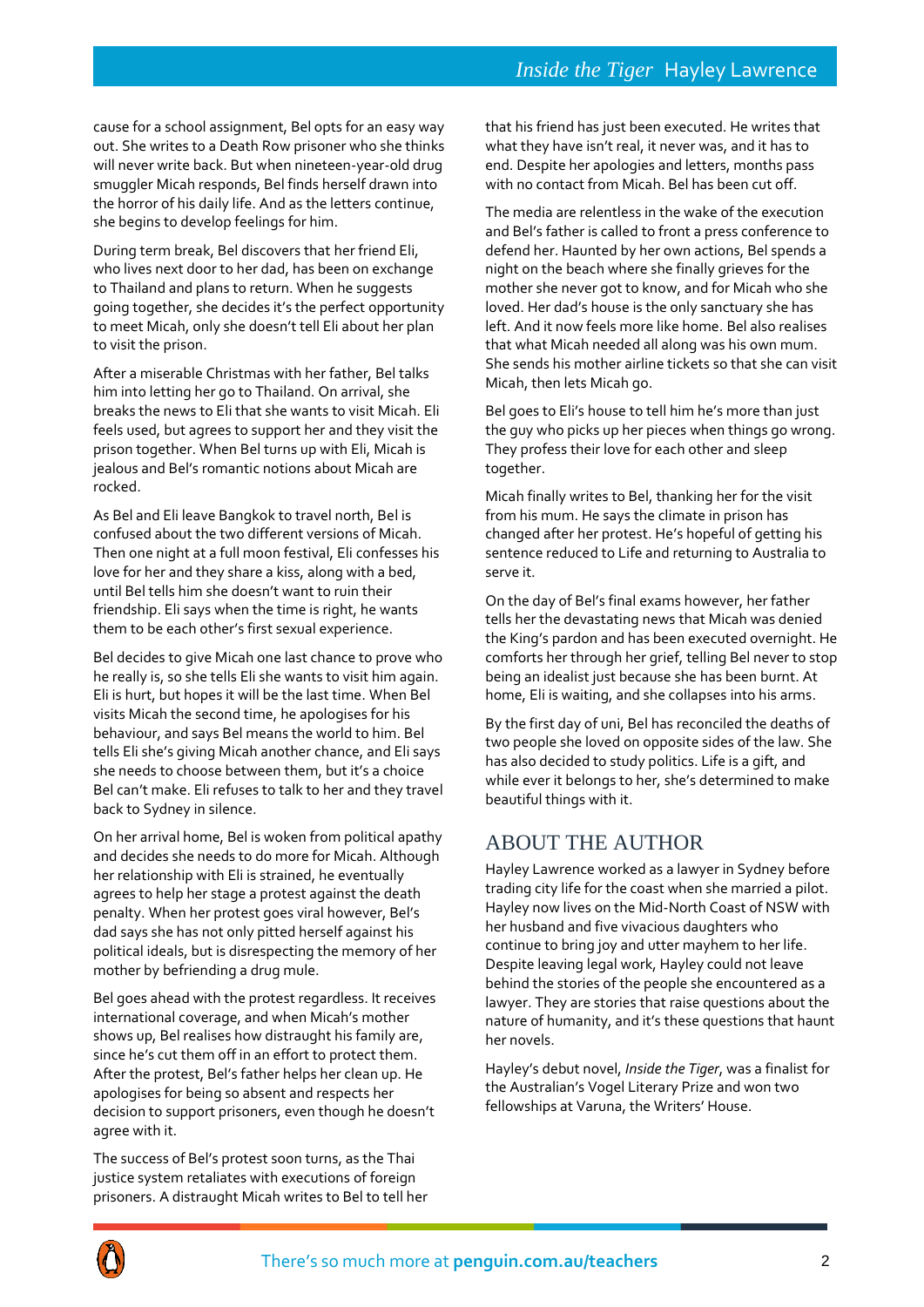## AUTHOR'S INSPIRATION

In writing *Inside the Tiger,* I wanted to give readers a sense of what it's like to walk in the shackles of a Death Row prisoner, and in the shoes of the people who love them – each are lonely and fearful places to be.

This story came easily to me because, like Bel, I wrote to a Death Row prisoner. Much of Micah's experience is based on what I learnt from writing for five years to Obi, a young Nigerian man on Death Row in Thailand. Over the years, I sent care packages and news from Australia to Obi – the birth of my first baby, then my second. Obi wrote back, always thankful for the help, happy to hear my news and share his. When our first daughter turned one, he made her a photo frame for her picture.

In 2007, my husband and I went to visit Obi in prison. He said he'd never been visited before, and didn't want to bring shame upon his family by telling his mother where he was. My meeting with Obi was nothing like Bel's meeting with Micah, but it was an unforgettable experience. My husband Chad was with me, and we chatted with Obi when he arrived, sharing the phone between us like Bel and Eli do in the story. Obi told us things he couldn't write in his letters, which were all subject to censorship from the guards. It became apparent to us that he was just a young guy who'd made a very poor choice out of desperation, but he would now pay for that choice with his life or a lifetime of imprisonment.

My experience writing to a person on Death Row gave me a valuable perspective on life, and I never dreamt I would one day write a novel about it. My novel isn't really about Obi, though – Micah is fictional and so is Bel's relationship with him, although some of Bel's concerns were concerns I shared. That's what happens when you get to know a person sentenced to die. However, Obi was one of the lucky ones – he had his sentence commuted to Life Imprisonment and was transferred back home to serve the remainder of his sentence at home. We lost contact then, but one day he may be eligible for parole and it's my hope that he is reunited with his mother and manages to get his life on track.

In writing this story, I also wanted to explore polar opposite worlds: the world of privilege and the world of disadvantage. This novel explores how we can be united across the divide of class through shared human experiences like grief, loss and love. It also explores the idea of responsibility being knitted into privilege.

I hope this story inspires readers to work towards changing the world in whatever ways they can. To stand up for what they believe is right. We all have gifts, and through our small actions, we can create big ripple effects. Finally, I hope all my readers find an Eli

on their travels, a noble person to stand beside them through hardships.

The death penalty is a hot and divisive issue, but *Inside the Tiger* is primarily the story of a girl finding her feet in a world that's familiar to most of us – with family dramas and heartache, friendships and unexpected romances. This isn't really a political story or a debate about ethics. First and foremost it's a story of love and hope. A story about imperfect people in imperfect places. Few of us have to face what Micah and Bel face in this novel. But at some point, we all have to deal with the question of what we believe is right, and the lengths we're prepared to go to in standing up for those beliefs.

## KEY STUDY TOPICS

- One of the major themes of the novel is surviving and moving on from loss – death, relationship breakdown, survivor guilt and the death penalty are all touched on. Write a piece from one of the character's perspectives detailing their experience and coping strategies and how it affected their personality and relationships.
- Another major theme is idealism and advocating for change. Write a piece from one of the character's perspectives detailing one thing they are passionate about and how they would go about making a difference.
- Bel researches the different justice models in her exploration of the death penalty. What are your beliefs about rehabilitative versus retributive justice? Use examples from your experience – either big issues from the news or smaller scale from school or home.
- What is the novel's writing style? How effectively does this contribute to the novel's storytelling?
- How does the first-person point-of-view affect what is revealed to the reader and our feelings about the narrator? How might the story have been different if a third-person narration had been used?
- How might the story be different if it had been written from another character's point-of-view? Choose an incident in the story and write it from a different characters' perspective.
- How does the use of humour contribute to the storytelling?
- How does the author use letters, text messages, instant message and recorded video to move the story forward? What impact does this have on how we experience the characters in the novel and how we feel about them?
- What are some other ways this novel could have ended and how would that have affected your

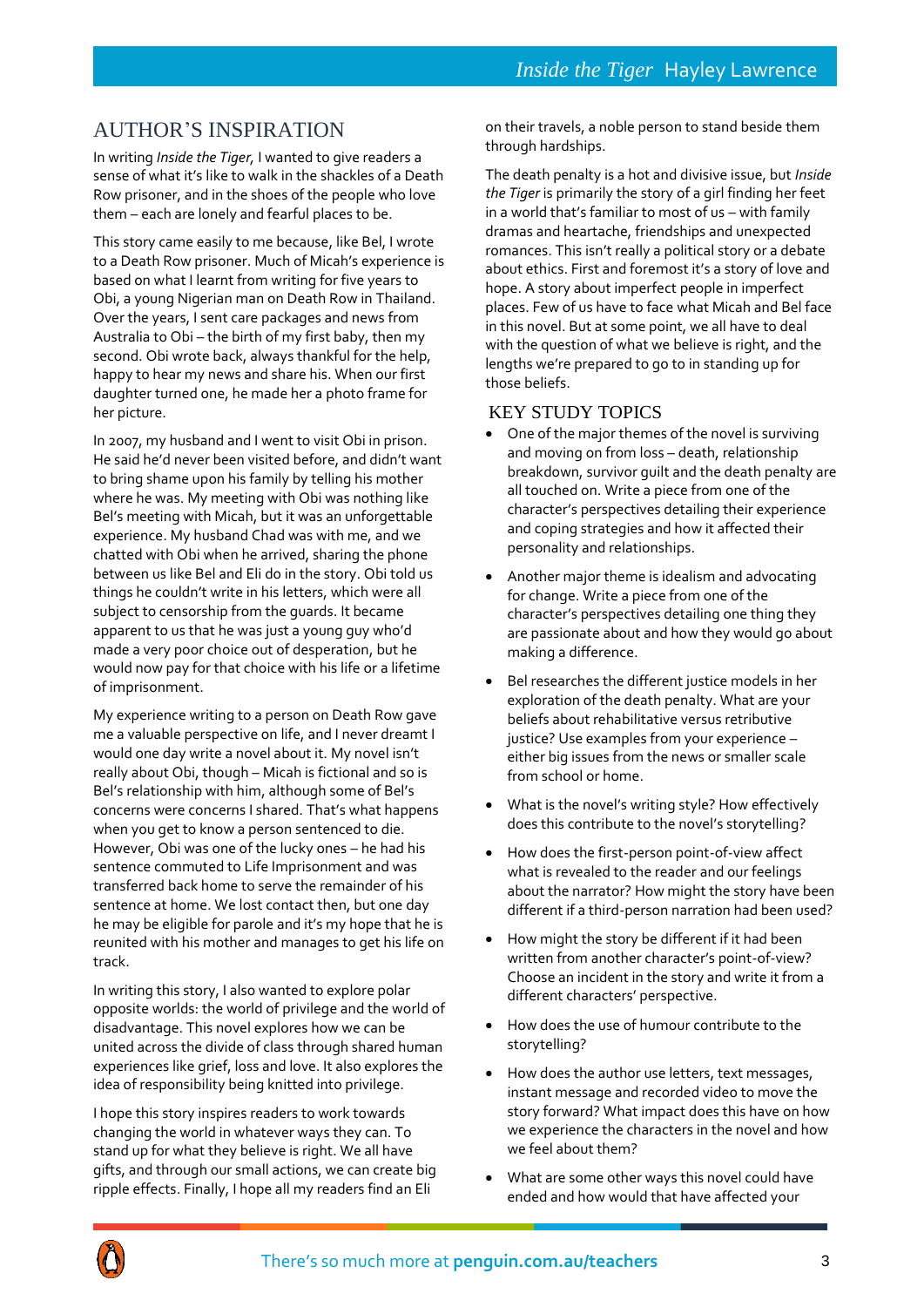## *Inside the Tiger* Hayley Lawrence

experience of the story and feelings about the characters?

- How does the book's title relate to its content? What does it refer to?
- Bel is against the death penalty, but many people aren't. Write a list of pros and cons about the death penalty.
- Discuss how the books and plays mentioned within the story are set against or support the major themes.
- Is Bel a purely sympathetic character? Discuss her character arc and development across the novel.
- Is Micah simply a tragic character? Discuss his character arc and development across the novel in light of his situation and the ending of the story.
- Discuss Eli in terms of his role as a secondary character. Where in the novel does he change the course of the story?
- Are there moral dilemmas in the book? Discuss how the various characters dealt with them and the fall out of their decisions.
- With reference to what you've learnt about Micah's life in a Thai prison, pretend you are also a prisoner in Thailand. Write out a diary entry detailing a day in your life, starting from the moment you wake. Include details about meals, sleeping quarters and outdoor activities.
- Drug trafficking features prominently in this novel. Discuss the impact drugs can have in a community. What other problems are fuelled by the drug trade?
- Imagine yourself as a foreign prisoner on death row. Write a letter to your parents or a sibling detailing which offence you were convicted for and professing your guilt or innocence. Include details of the country you were arrested in.
- This novel primarily discusses the death penalty as it related to Thailand, but there are many other countries around the world capital punishment is used as a punishment. Research the US and China to compare how the death penalty differs in each of these countries, according to methodology, media coverage, crimes committed and the numbers of people executed.
- Bel researches different methods used to execute prisoners around the world. Which of these, if any, do you believe is the most humane and why?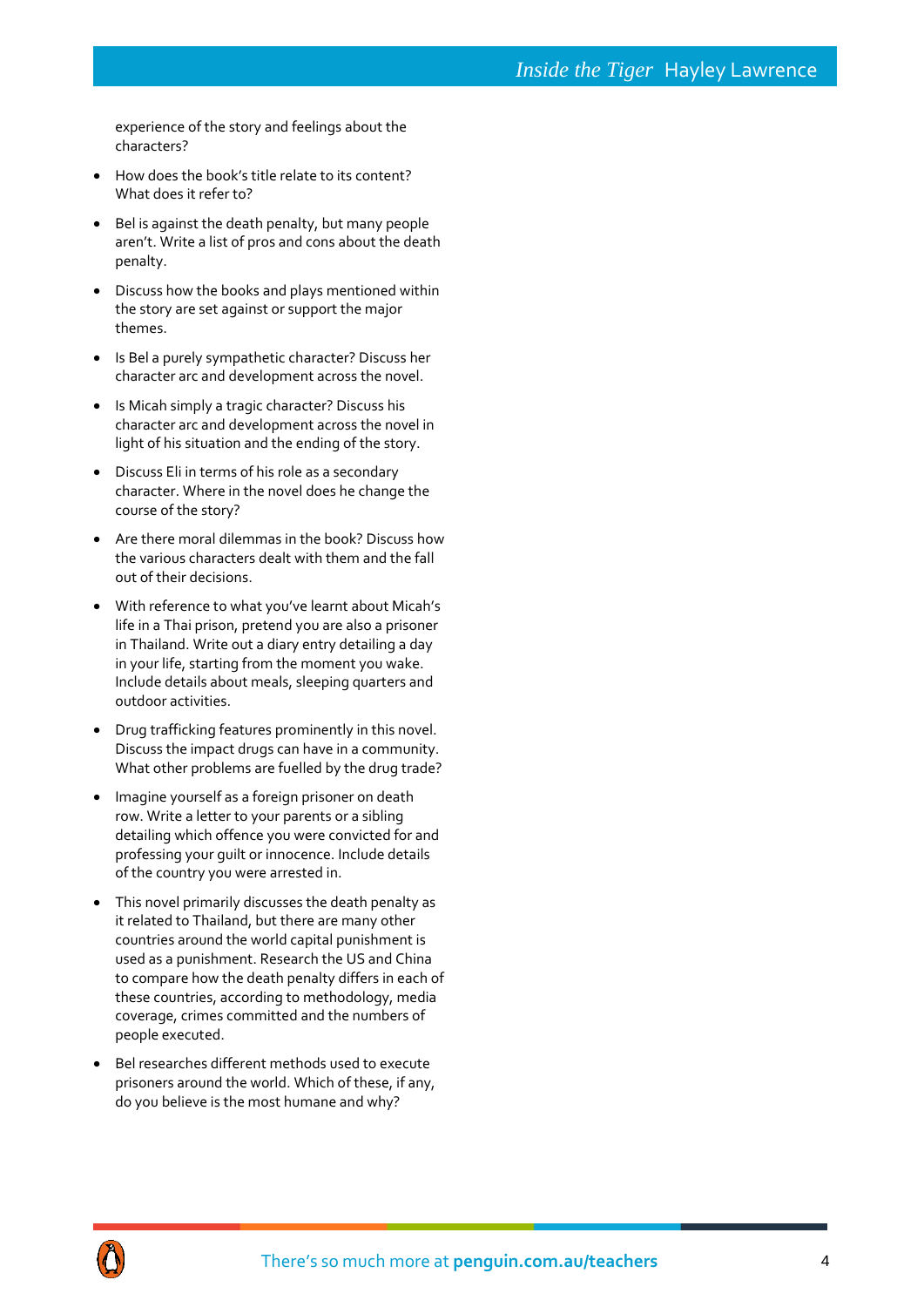## FURTHER READING FROM PENGUIN RANDOM HOUSE AUSTRALIA



*I Am Out With Lanterns* by Emily Gale

One of us is in the dark. One of us is a bully. One of us wants to be understood. One of us loves a girl who loves another. One of us remembers the past as if it just happened. One of us believes they've drawn the future. But we're all on the same map, looking for the same thing.

Year Ten begins with a jolt for best friends and neighbours Wren and Milo. Along with Hari, Juliet, Ben and Adie, they tell a story of friendship, family, wild crushes, bitter feuds, and the power of a portrait.

As their lives interwine, images could bring them together, and tear them apart.



*Yellow* by Megan Jacobson

If fourteen-year-old Kirra is having a mid-life crisis now, then it doesn't bode well for her life expectancy. Her so-called friends bully her, whatever semblance of a mother she had has been drowned at the bottom of a gin bottle ever since her dad left them for another woman, and a teenage ghost is speaking to her through a broken phone booth.

Kirra and the ghost make a pact. She'll prove who murdered him almost twenty years ago if he makes her popular, gets her parents back together, and promises not to haunt her. But things aren't so simple, and Kirra realises that people can be haunted in more ways than one.



*Tin Heart* by Shivaun Plozza

When Marlowe gets a heart transplant and a second chance at life, all she wants is to thank her donor's family. Maybe then she can move on. Maybe then she'll discover who she is if she's no longer The Dying Girl.

But with a little brother who dresses like every day is Halloween, a vegan warrior for a mother and an all-out war with the hot butcher's apprentice next door, Marlowe's life is already pretty complicated. And her second chance is about to take an unexpected turn . . .